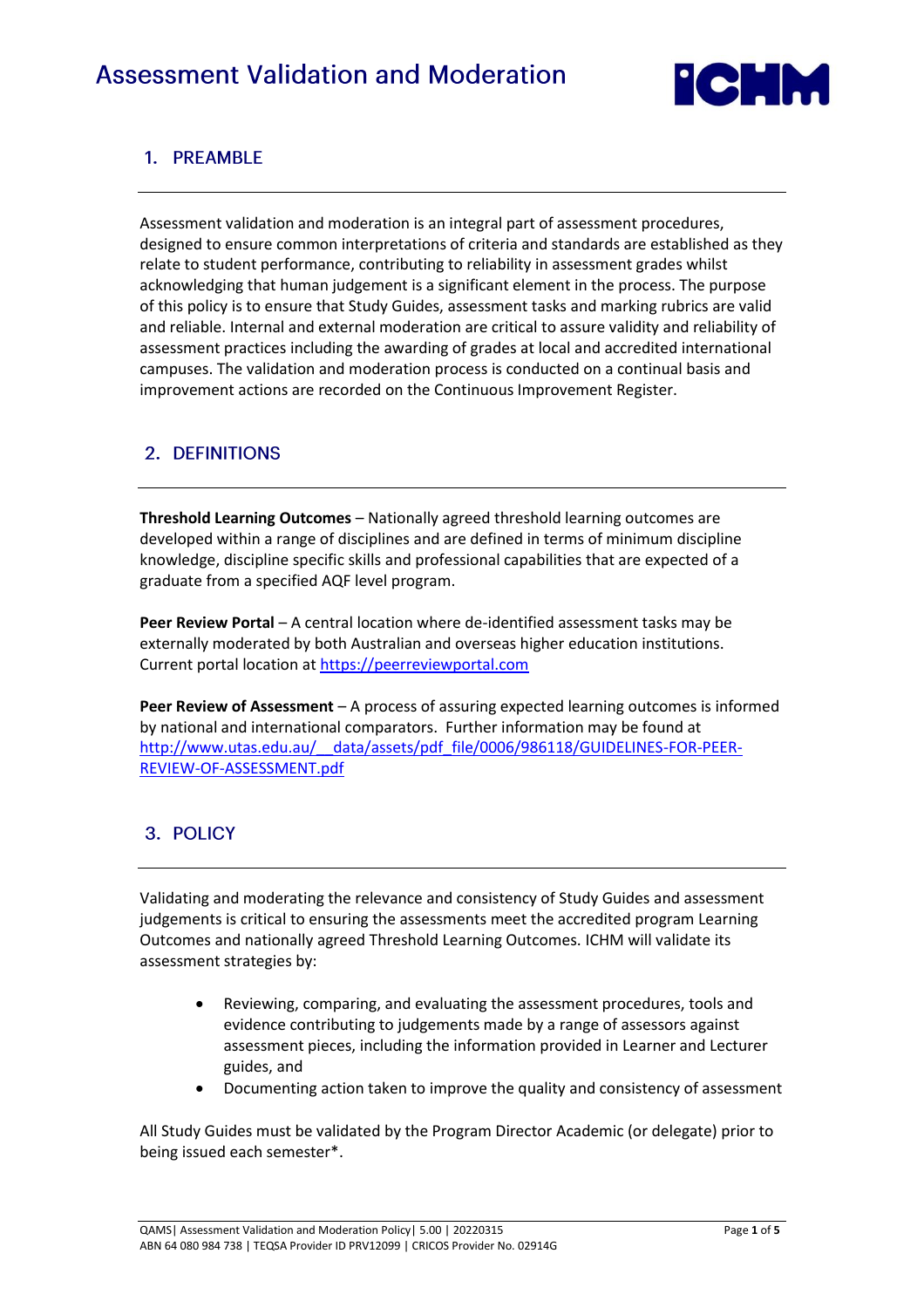*\*Where, at the Program Coordinators discretion, it is deemed that the Study Guide has met ICHM requirements for two consecutive semesters, then specific Study Guides may be exempt from systematic review. To ensure maintenance of standards, a random, risk-based assessment will occur in future semesters.*

A minimum of three subjects from each year level of a program must undergo assessment moderation each year from each of ICHM's local and international campuses.

Validation and moderation methods will include:

- Validation of Study Guides
- Internal (ICHM and Partner Colleges) and external (external referencing partners) moderation of assessment tools and outcomes
- Benchmarking against evidence from other providers of subjects at the same level

Students acknowledge that by agreeing to the enrolment conditions of ICHM, that a sample of their de-identified work may be used for assessment validation and moderation purposes and may be provided to external parties for this purpose. Where any student assessment is sent externally to ICHM, the Program Director Academic will advise the receiving institution that ICHM is bound by its Privacy Policy and the assessments cannot be used for any other purpose.

## **4. PROCEDURE**

ICHM's Assessment Validation and Moderation process consists of three main stages – planning, implementing, and reporting.

### **Planning**

The ICHM Program Director Academic in conjunction with Program Coordinators will develop a three-year Assessment Validation and Moderation Review Plan (AVMRP) to determine subjects chosen, the type(s) of validation and moderation methods and frequency of the assessment moderation meetings. This plan may include the use of the Peer Review Portal and any other external benchmarking resources available.

The AVMRP will be published and available to all Lecturing staff at ICHM and its Partner Colleges, outlining the timing of assessment reviews and the dates of the Academic Committee (AC) meetings where results of validation and moderations are to be presented for discussion.

#### **Implementation**

ICHM's Validation and Moderation process is implemented via two main stages:

- **Pre-assessment – Validation of assessment tools**
	- Validation of Study Guides for all subjects\* by the Program Coordinators. This process includes verifying the following:
		- o Assessment methods and tasks ensure coverage of all subject and threshold learning outcomes
		- o Graduate qualities are mapped appropriately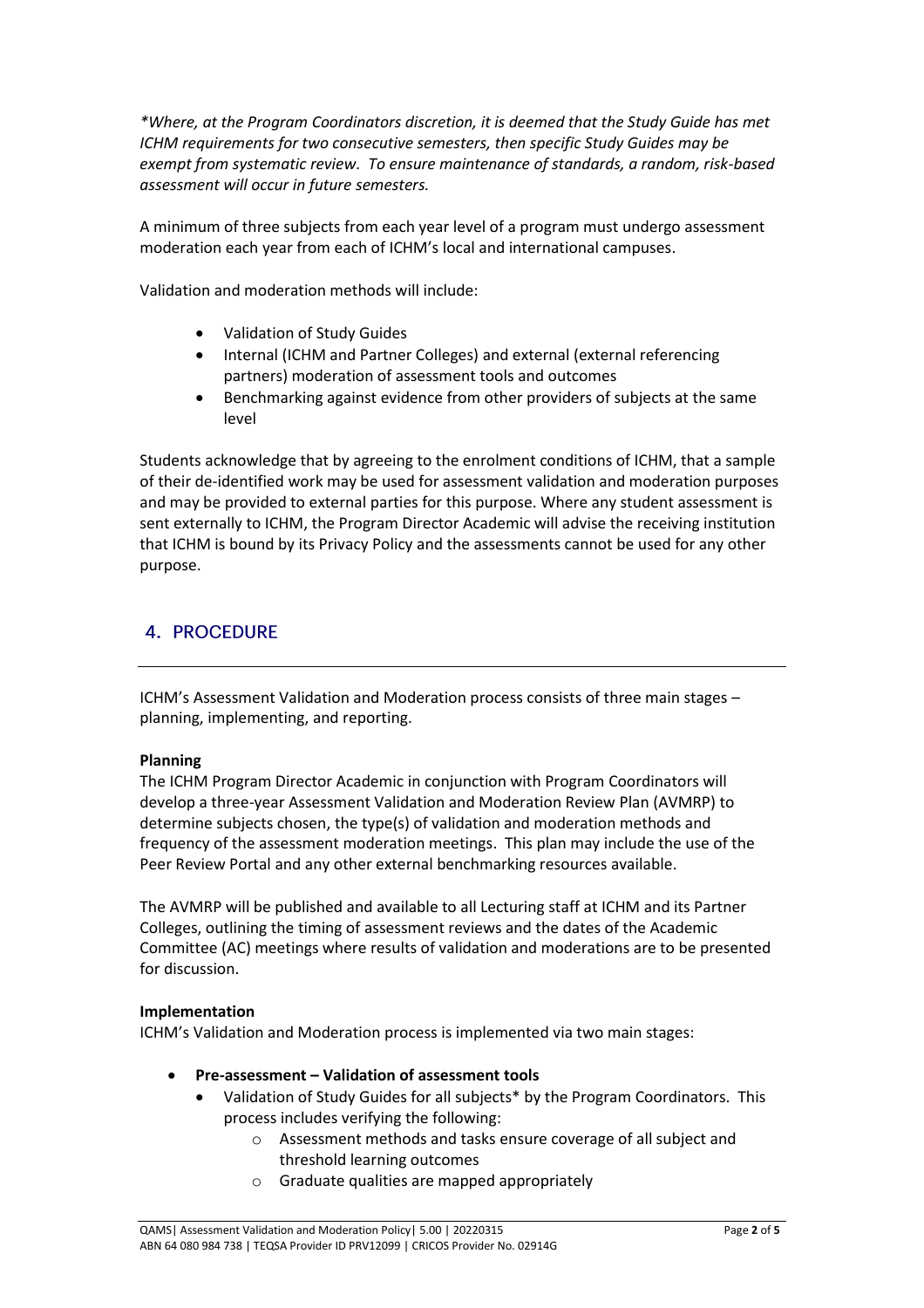- o Timing of assessment in accordance with Assessment Grid
- o Assessment methods and tasks are consistent and gather sufficient evidence
- o Assessment methods are as authentic as possible and minimise the risk of breaches of the Academic Integrity Policy
- o Assessment tasks have clear instructions for both the assessor and students
- o Assessment methods and tasks meet the requirements of ICHM Assessment Principles
- o Marking criteria and rubrics meet the subject and threshold learning outcome requirements
- Validation of all Final Examinations by a peer academic. This process includes verifying the following:
	- o Validity of questions posed
	- o Correct weighting applied
	- o Appropriate variety of questioning techniques used
	- o Content being assessed links to subject and threshold learning outcomes

*\*Where, at the Program Coordinators discretion, it is deemed that the Study Guide has met ICHM requirements for two consecutive semesters, then specific Study Guides may be exempt from systematic review. To ensure maintenance of standards, a random, riskbased assessment will occur in future semesters.*

#### • **Post Assessment – Moderation of assessment outcomes**

Once assessments have been marked by the respective Lecturer, three post assessment marking activities are undertaken each semester:

#### *Review of individual assessment points*

Prior to the publication of individual assessment points, Lecturers are required to provide the Program Director Academic with a de-identified graph of the spread of results for each assessment item. Where the results appear to be incongruent with prior and/ or expected trends, the Program Director Academic will consult with the individual Lecturer to review their interpretation of the marking criteria for the assessment item. If, in the opinion of the Program Director Academic, the results need further review, then the Program Director Academic will convene an Academic Committee Meeting in order to conduct a review.

#### *Review of end of semester provisional results*

Immediately following the finalisation of all provisional results for each semester, and prior to review and approval of results by the Academic Committee, the Program Director Academic (in conjunction with the Program Coordinators) will review the provisional results for all subjects. This review will:

- Assess the spread of results, comparing prior semester results, and identify any trends that appear to be incongruent with prior and/ or expected trends
- Consider feedback from the Lecturer provided in the End of Semester Course Report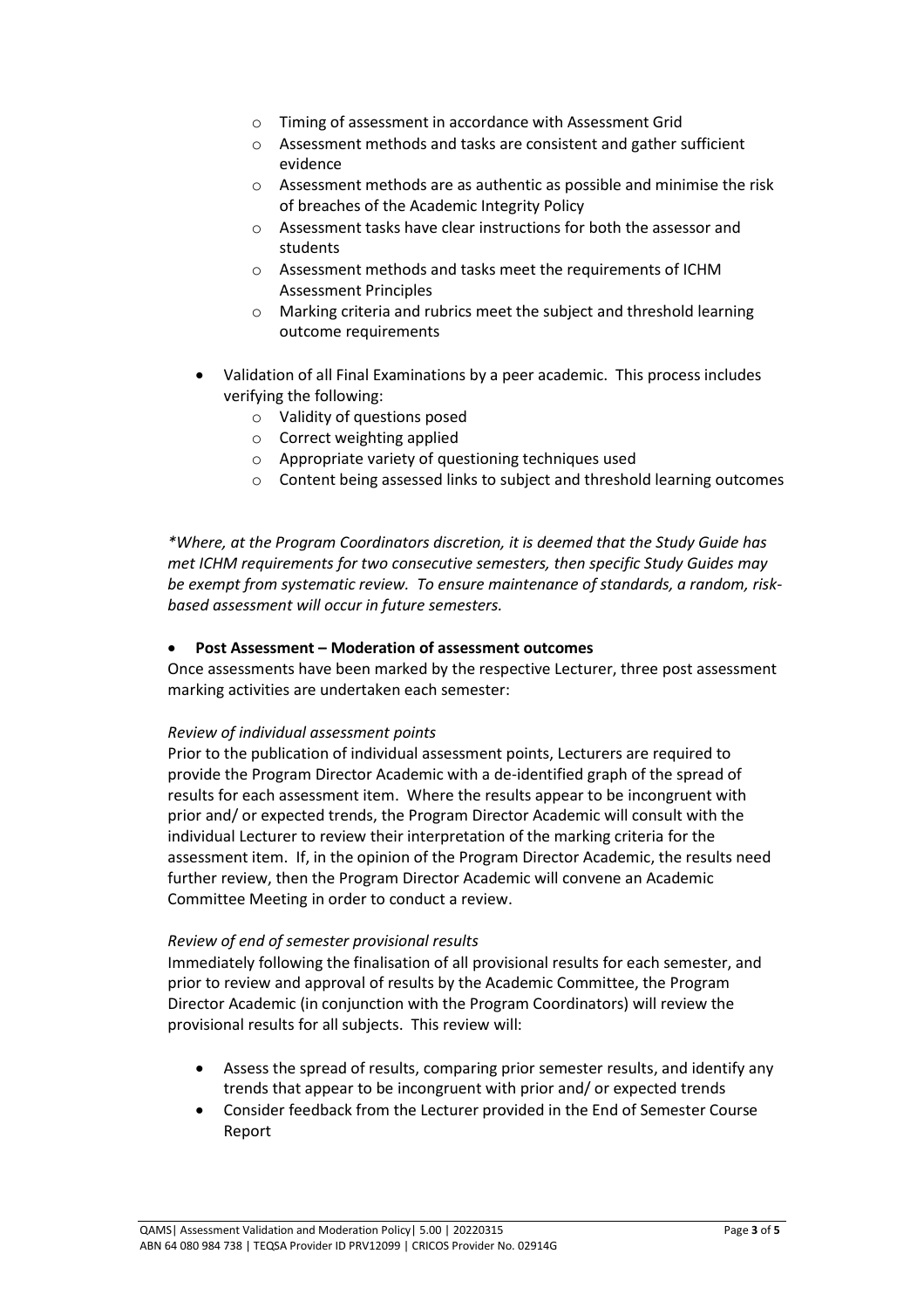Where any results appear to be incongruent with prior and/ or expected trends then a report will be prepared by the Program Director Academic and provided to the Academic Committee for its consideration. The report will contain:

- examples of assessment processes and tools used
- feedback on assessments gained through individual debriefs of Lecturers and students
- samples of graded assessments
- copies of reports from the Peer Review Portal (where applicable)

The Academic Committee will assess this report and determine if further investigation is required.

#### *Scheduled post assessment moderation*

In accordance with the AVMRP, a series of post assessment moderation activities will be undertaken on a risk-based approach to randomly verify the rigour of assessment processes undertaken during an academic year of study. These post assessment moderation activities are scheduled for ICHM and its Partner Colleges. Several scheduled activities are undertaken, and include (but are not limited to) the following:

- Moderation at the margins Final results centred around the specific mark levels (e.g., 50%, 55%, 65% etc). A representative sample of assessments around these marks are reviewed for the appropriateness of the given mark and, therefore, the final grade.
- Multiple markers in the same subject The distribution of the marks awarded by the various markers is assessed (and if there are multiple questions, then for each question) to ascertain if there are markers who might lie outside of the average or a general trend. **Note**, where multiple markers are utilised within a subject, the markers are required to meet on a regular basis during the semester with the purpose of calibrating and moderation assessment outcomes.
- Random sampling An entire subject is chosen, and a sufficient number of randomly chosen assessments is selected to meet the particular confidence level.
- Use of the Peer Review Portal, to ensure external national and international comparators are obtained using the aforementioned moderation methods.

Where the Program Coordinators identify any situation where post assessment outcomes have the potential to adversely impact the grade distribution in any subject then they may request the Program Director Academic to invoke a full moderation process. Details of the moderation process are to be developed by the Program Director Academic and presented to the Academic Committee for approval.

### *Reporting*

A summary of the assessment validation and moderation activities conducted in accordance with the AVMRP is provided in the AVMRP Report by the Program Director Academic. Improvement activities are documented in the Continuous Improvement Register along with the assigned activities to specific people or groups of people and indicates required completion dates. The AVMRP is provided to the Academic Committee, with a summary report provided by the Program Director Academic to the Academic Board.